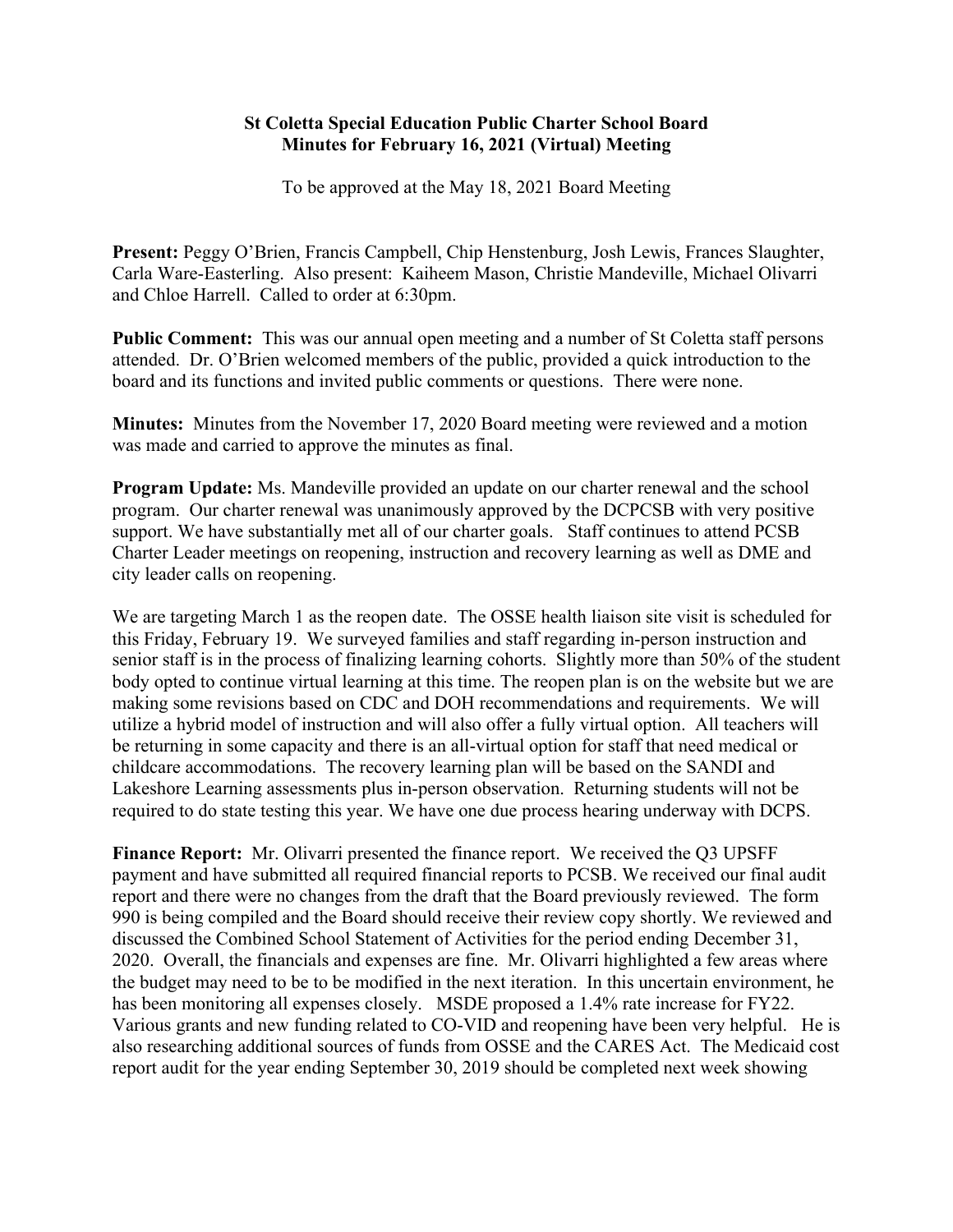over \$982K of reimbursable costs. The audit of our 403(b) defined contribution retirement plan is underway. We have provided the auditor with all requested information.

**Property Update:** Mr. Mason updated us on the significant development plans for parcels adjacent to the school that may affect a portion of the rear driveway, parking lot and bus cueing area. An RFP has been sent to developers. Some protections were included in the original agreement negotiated prior to school construction. Mr. Mason and Sharon Raimo, acting as a consultant to SCGW, are actively discussing potential impacts and solutions with city authorities and prospective developers. Board member Francis Campbell, as a former local ANC Commissioner, is also keeping abreast of developments.

**CEO Search:** Dr. O'Brien provided an update on the SCGW CEO search. Following a holiday break, recent activity has been encouraging. The search firm forwarded a number of potentially good candidate resumes for the search committee to review. Phone interviews will begin this week.

The meeting adjourned at 7:40 pm.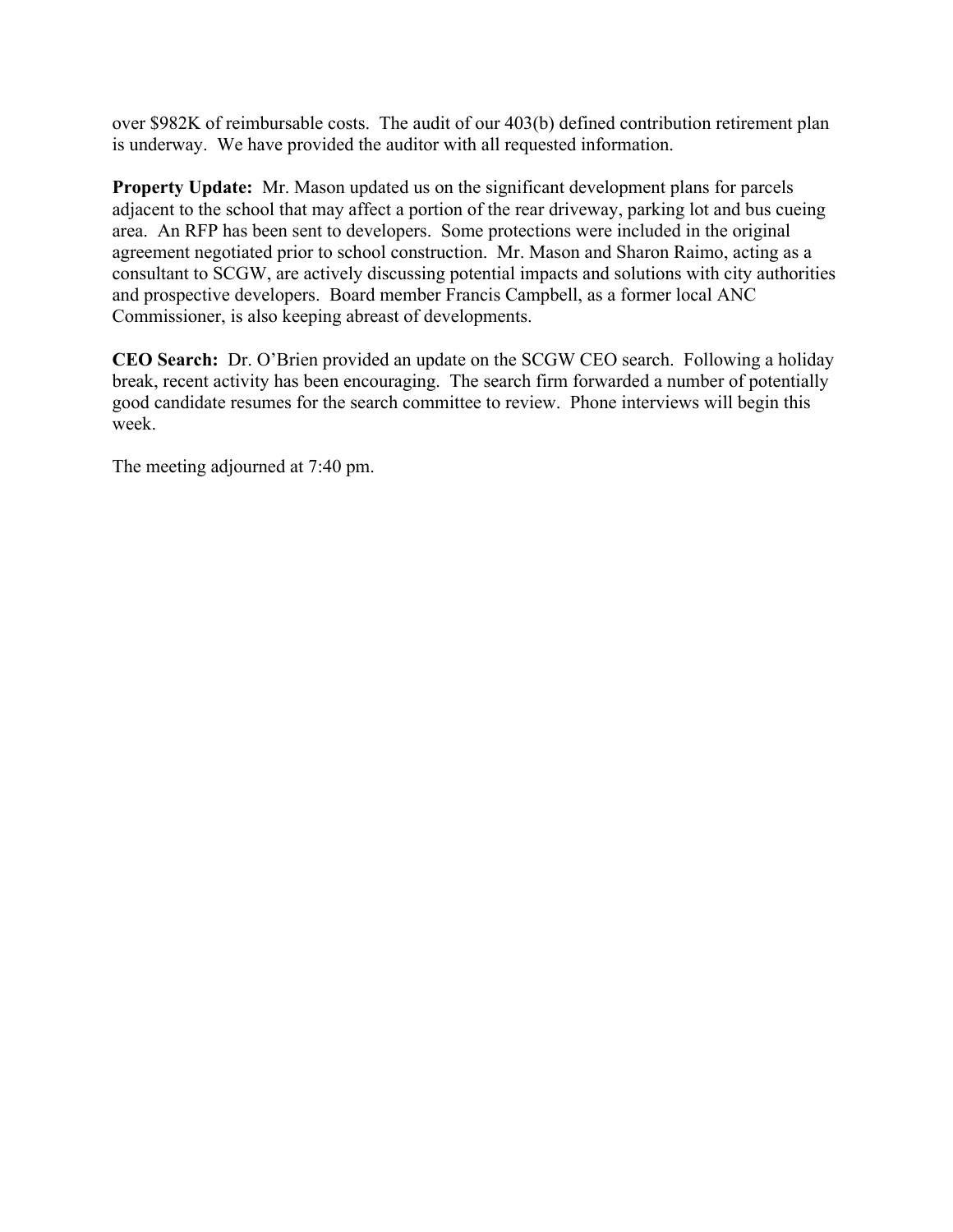## **BYLAWS OF**

# **ST. COLETTA SPECIAL EDUCATION PUBLIC CHARTER SCHOOL, INC.**

A District of Columbia Nonprofit Corporation

## **ARTICLE I — General Provisions**

**Section 1.01** *Charter* The Corporation shall be operated in a manner consistent with the Charter granted to the Corporation pursuant to the D.C. School Reform Act of 1995, as amended.

**Section 1.02** *Registered Office* The Corporation shall maintain a registered office within the District of Columbia at such place as the Board of Trustees may designate.

**Section 1.03** *Other Offices* The Corporation may also have offices at such other places both within and without the District of Columbia as the Board of Trustees may from time to time determine or the business of the Corporation may require.

**Section 1.04** *Name* The name of this organization shall be St. Coletta Special Education Public Charter School, Inc. (hereinafter "the Corporation" or "the School").

### **ARTICLE II — Corporate Member**

**Section 2.01** *Name of Corporate Member* The name of the Corporate Member is St. Coletta of Greater Washington, Inc (the "Corporate Member").

**Section 2.02** *Voting Rights of Corporate Member* The Corporate Member shall not vote on the affairs of the Corporation but shall have the power to approve or veto amendments to these Bylaws and to appoint or dismiss Trustees of the Board of Trustees, as described more fully in these Bylaws.

## **ARTICLE III — Board of Trustees**

**Section 3.01** *General Powers* The affairs of the Corporation will be managed by its Board of Trustees in compliance with the law, the Articles of Incorporation, the Charter, and these Bylaws. The Board may delegate the management of the corporation's activities to any person(s), provided that the activities and affairs of the corporation shall be managed and all corporate powers shall be exercised under the ultimate direction of the Board. No assignment, referral, or delegation of authority by the Board or anyone acting under such delegation shall preclude the Board from exercising full authority over the conduct of the corporation's activities, and the Board may rescind any such assignment, referral, or delegation at any time.

**Section 3.02** *Specific Powers* The Board shall manage and govern the affairs and activities of the School and make such rules and regulations therefor which are consistent with the law, the corporation's Articles of Incorporation, the Charter, and these Bylaws, as it deems best. Subject to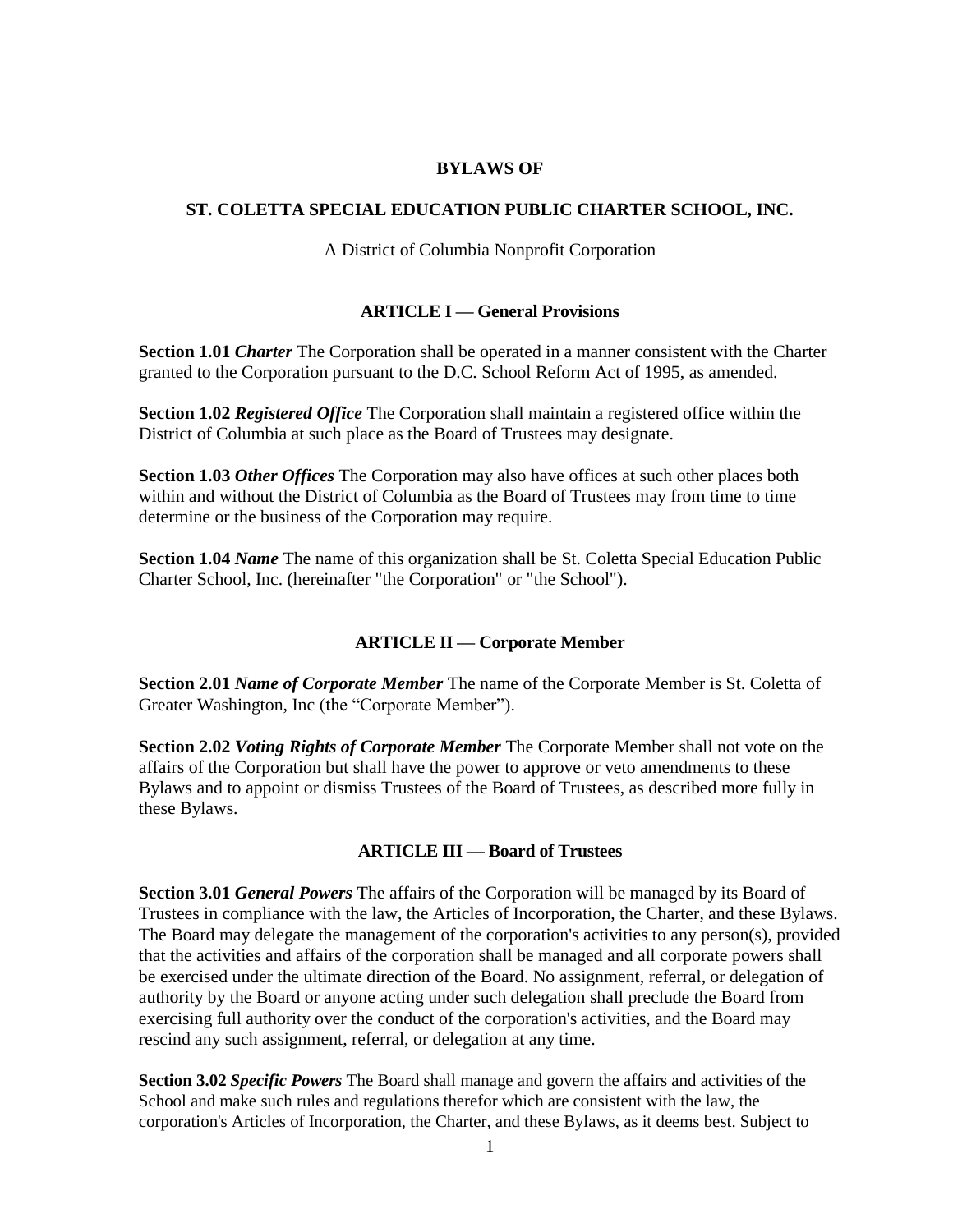final approval of the Corporate Member and without prejudice to its general powers set forth in Section 3.01 above, the Board shall have the following powers in addition to any other powers enumerated in these Bylaws and permitted by law:

- a. To adopt, make and use a corporate seal and to alter the form of the seal from time to time, as it deems best;
- b. To acquire real property for use as the School's facilities, from public or private sources;
- c. To receive and disburse funds on behalf of the School for Corporate purposes;
- d. To ensure appropriate insurance is in place and to make contracts and leases, including agreements to procure or purchase services, equipment, and supplies;
- e. To incur debt in reasonable anticipation of the receipt of funds from the general fund of the District of Columbia or the receipt of Federal or private funds;
- f. To solicit and accept any grants or gifts for the School's purposes, if the School does not accept any grants or gifts subject to any condition contrary to law or contrary to its Charter, and if the School maintains for financial reporting purposes separate accounts for grants or gifts;
- g. To sue and be sued in the Corporation's own name; and
- h. To carry out such other duties as are described in the Charter granted by the eligible chartering authority, including the submission of an annual report on the extent to which the School is meeting its mission and goals, and any other powers required for compliance with the Charter School laws of the District of Columbia.

**Section 3.03** *Number and Qualifications of Trustees* The School shall be governed by a selfperpetuating Board of Trustees consisting of an odd number not less than five (5) and not more than fifteen (15), as may be fixed from time to time by resolution of the Board of Trustees. Within six months of the commencement of operations as a public charter school, the Board of Trustees shall include at least two parents of students attending the School. The majority of Trustees will be residents of Washington, DC.

**Section 3.04** *Election and Term of Trustees* The first Board of Trustees shall consist of those persons named in the Articles of Incorporation. The founding trustees and Trustees elected during the pre-opening year shall have a term of two (2) or three (3) years, providing for staggered expiration of terms. Trustees elected after the School is in operation shall have two (2) or three (3) year terms and be elected at a designated time each year as determined by a Board nominating committee. Each Trustee will have the option of being elected to a two (2) or three (3) year term. The term applicable to each Trustee shall be specified in the resolution electing the Trustees. A Trustee whose term is expiring may vote with the other Trustees in the election of his or her successor. A Trustee whose term is expiring shall be eligible to be reelected. The Board, after receiving approval from the Corporate Member, of the nomination of any person, may elect, reelect, or appoint such person who in its discretion it believes will serve the interests of the School faithfully and effectively.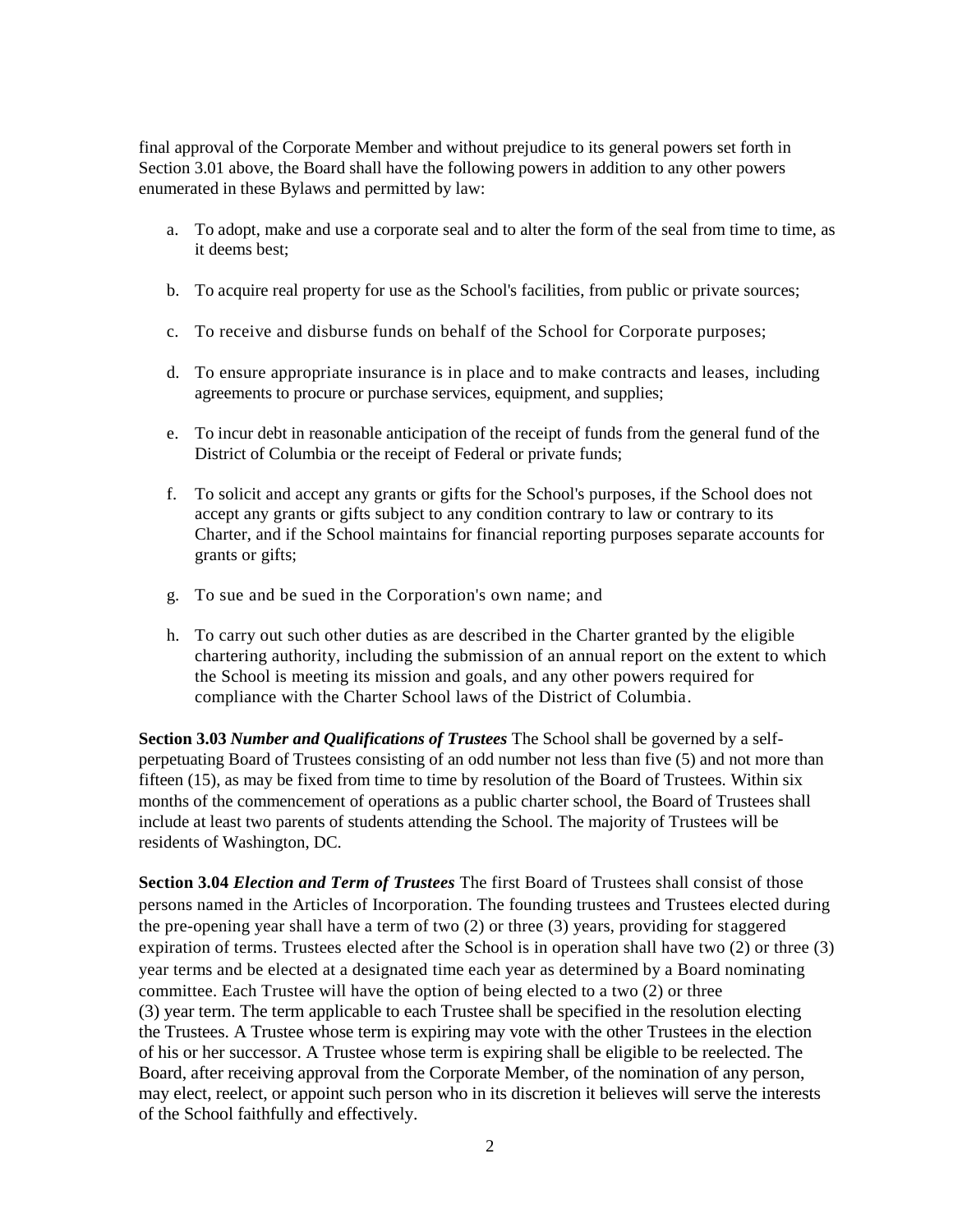**Section 3.05** *Vacancies, Resignation, and Removal of Trustees* Any vacancy occurring in the Board of Trustees and any seat on the Board to be filled by reason of an increase in the number of Trustees may be filled by a person approved by the Corporate Member, who receives the affirmative vote of a majority of the Trustees in office, though less than a quorum of the Board of Trustees, or by a sole remaining Trustee. A Trustee elected to fill a vacancy will be elected for the unexpired term of his or her predecessor. Any Trustee may resign at any time by giving written notice to the Board President, the Secretary or the Board. Such notice shall take effect at the time specified therein, and the acceptance of such resignation shall not be necessary to make it effective. Any Trustee may be removed at any time, with or without cause, by the unanimous affirmative vote of all other members of the Board of Trustees or by action of the Corporate Member; provided, however, that the Corporate Member may not remove more than (1) one-half of the board of trustees whenever there is an even number of trustees, or, (2) one less than a majority of the trustees whenever there is an odd number of trustees over the course of a single fiscal year of the Corporation.

**Section 3.06** *Compensation and Expenses* The Board of Trustees shall serve in their capacity as Trustees or committee members without compensation. The Trustees may be reimbursed for reasonable expenses, if any, incurred in carrying out the purposes of the School, as long as such activities are approved in advance by the majority of the Trustees. The Board of Trustees shall have the power and authority, in its discretion, to contract for and to pay Trustees compensation for unusual or special services rendered to the School, provided, that any such compensation shall be reasonable and appropriate to the value of the services rendered by the Trustees, and further provided that any such payment shall be disclosed to the Board of Trustees.

**Section 3.07** *Interested Parties* Not more than 49% of the persons serving on the Board may be interested persons. An "interested person" is: (1) any person currently being compensated by, or who is seeking compensation from, the School for services rendered to it within the previous twelve (12) months, whether as a full-time or part-time employees, independent contractor or otherwise; or (2) any sister, brother, ancestor, descendant, spouse, sister-in-law, brother-in-law, daughter-in-law, son-in-law, mother-in-law, father-in-law of any such person,

## **ARTICLE IV - Board of Trustees Meetings**

**Section 4.01** *Meetings* The Board of Trustees shall meet at least 4 times each year, with the specific dates and times to be selected by the President. Other regular **meetings** may be held as required. Meetings shall be open if required under the Open Meetings Act.

**Section 4.02** *Special Meetings* The majority of Trustees or the President of the Board may call a special meeting for any purpose at any time.

**Section 4.03** *Notice of Meeting* Written notice of the time, date and place of each meeting of the Trustees shall be given to each Trustee by the President, or his or her designee, at least five days in advance to the usual business or residence of the Trustee. The notice for special meetings must state the purpose for, and the agenda to be covered, at such meeting. The Corporation shall provide advance public notice of meetings in accordance with the requirements of the Open Meetings Act.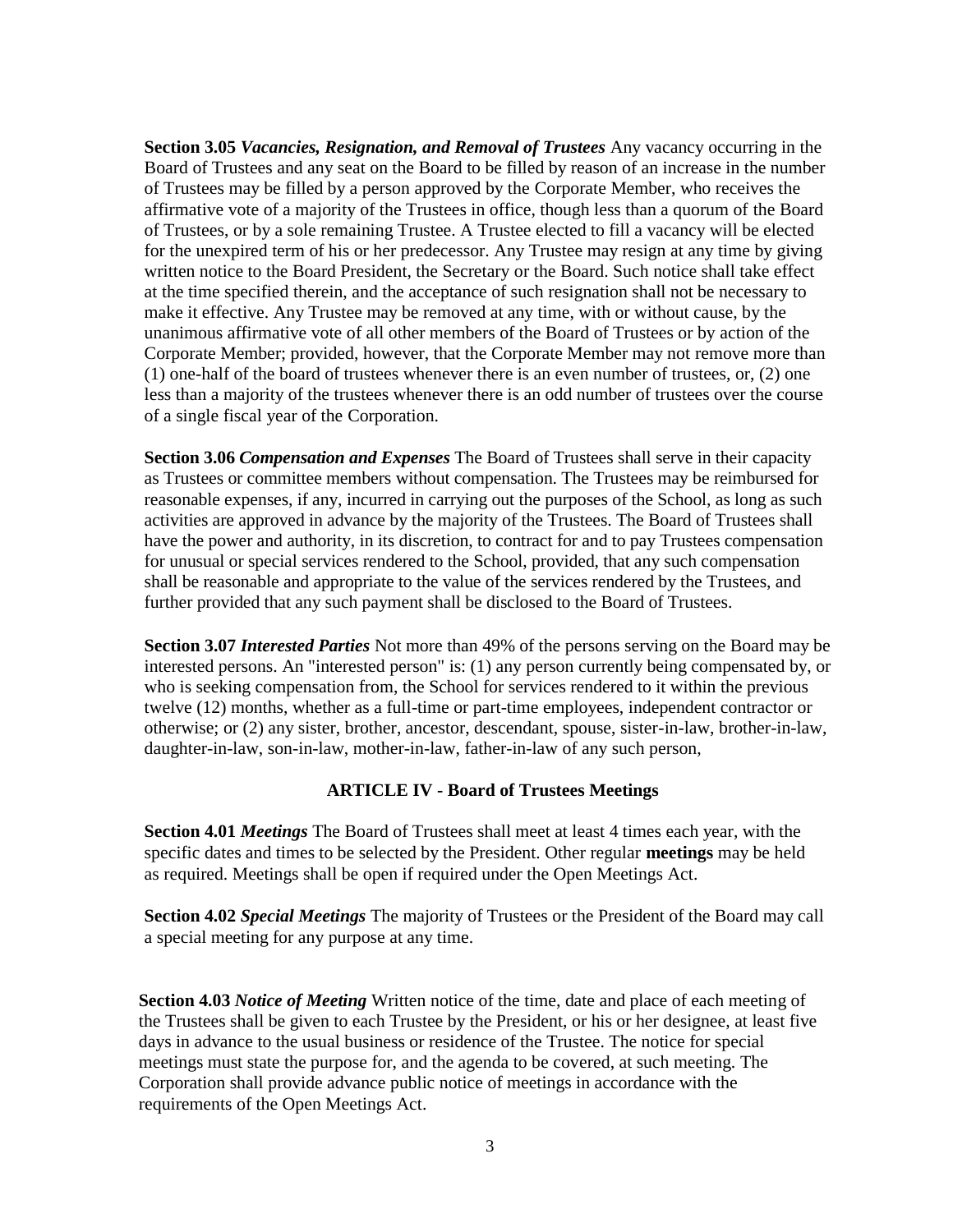**Section 4.04** *Attendance at Meetings* Trustees shall attend meetings on a regular basis. Trustees may participate in any meetings of the Board or any committee thereof through conference calls, video conferences or other forms of communication that permit participants to hear and be heard by all other participants, and such participation shall constitute attendance by such Trustee at such meeting. Trustees who are unable to attend a meeting which has been announced in accord with Section 4.03 above must notify, in writing or orally, one of the officers of the Board. A Trustee who misses two consecutive meetings without advance notification of absence will be considered inactive and referred to the Board for a vote regarding retention of the Trustee or a request for the Trustee's resignation. Meeting attendance will be recorded in the minutes of Board meetings. An absence for which prior notice has been given will be cited in the attendance section of the minutes as an "excused" absence.

**Section 4.05** *Waiver of Notice of Meeting* Meetings may be held without notice if all the Trustees are present in person or by proxy, or if notice is waived in writing by those not present, either before or after the meeting.

**Section 4.06** *Quorum* A simple majority of Trustees in office shall constitute a quorum for the transactions of any business. If a quorum is present, a majority vote of Trustees is an act of the Board of Trustees, except where the act of a greater number is required by these Bylaws, the Articles of Incorporation or provisions of statute.

**Section 4.07** *Action by Unanimous Written Consent* Any action of the Board or the Corporation permitted by these Bylaws or otherwise may be taken pursuant to the unanimous written consent of the Trustees without a meeting or notice thereof.

#### **ARTICLE V — Officers**

**Section 5.01** *Officers* The officers of the corporation will be a President, Vice-President, Secretary, Treasurer and such other officers as may be elected in accordance with the provisions of this article. Only those Trustees who have signified their consent to serve if elected shall be nominated for officer positions.

**Section 5.02** *Election and Term of Office* Board members will be elected to offices by a majority of the quorum present. Elected Trustees serve in their office for a one-year term. Trustees may serve in a single office for an unlimited number of terms if elected.

**Section 5.03** *Removal* Any officer elected or appointed by the Board of Trustees may be removed, with or without cause, at any time by an affirmative vote of two-thirds (2/3) of the Board or, in accord with Article II, Section 2.02, by the Corporate Member.

**Section 5.04** *Vacancies* A vacancy in any office because of death, resignation, removal, disqualification or otherwise, may be filled by the Board of Trustees for the unexpired portion of the term. In the event of a vacancy in any office other than that of the President, such vacancy may be filled temporarily by appointment by the President until such time as the Board shall fill the vacancy. Vacancies occurring in offices appointed at the discretion of the Board may or may not be filled, as the board shall determine.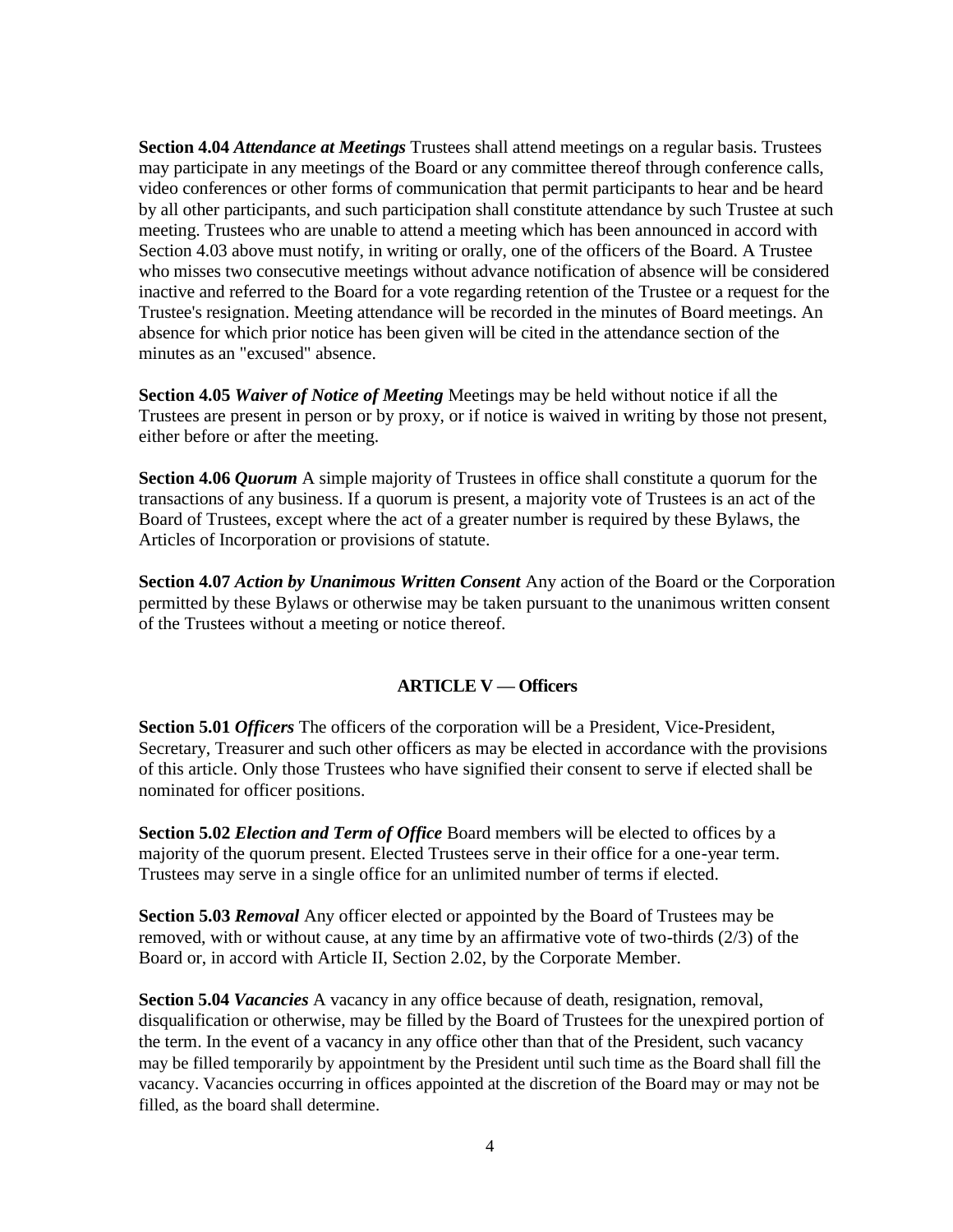**Section 5.05** *Duties of President* Subject to Board control, the President has general supervision, direction, and control of the affairs of the School, and such other powers and duties as the Board may prescribe. If present, the President shall preside over the Board meetings.

**Section 5.06** *Duties of Vice-President* In the absence of the President or in the event of the President's inability to act, the Vice-President shall perform the duties of the President and when so acting shall have all the powers of, and be subject to, all the restrictions upon the President. The Vice-President shall perform such other duties and have such other powers as the Board or, if authorized by the Board to do so, the President may from time to time prescribe.

### **Section 5.07** *Duties of Secretary* The Secretary shall:

- a. Keep or cause to be kept, at the School's principal office, or such other place as the Board may direct, a book of minutes of all meetings of the Board and Board Committees either electronic or in hard copy, noting the time and place of the meeting, whether it was regular or special (and if special, how authorized), the notice given, the names of those present, and the proceedings;
- b. Keep or cause to be kept a copy of the School's Articles of Incorporation and bylaws, with amendments;
- c. Have such other powers and perform such other duties as the Board may prescribe.

#### **Section 5.08** *Duties of the Treasurer* The Treasurer will:

- a. Keep or cause to be kept adequate and correct accounts of the School's properties, receipts and disbursements;
- b. Make the books of account available at all times for inspection of any Trustee;
- c. Deposit or cause to be deposited the School's monies and other valuables in the School's name and to its credit, with the depositories the Board designates;
- d. Disburse or cause to be disbursed the School's funds as the Board directs;
- e. Ensure that the books and accounts for the School are examined annually by an independent Certified Public Accountant.
- f. Render to the President and the Board, as requested but no less frequently than once every fiscal year, an account of the School's financial transactions and financial condition as reflected in the annual independent audit;
- g. Submit or cause to be submitted financial reports, as required, to the charter authority;
- h. Prepare any reports on financial issues required by an agreement on loans, and;
- i. Have such other powers and perform such other duties as the Board may prescribe.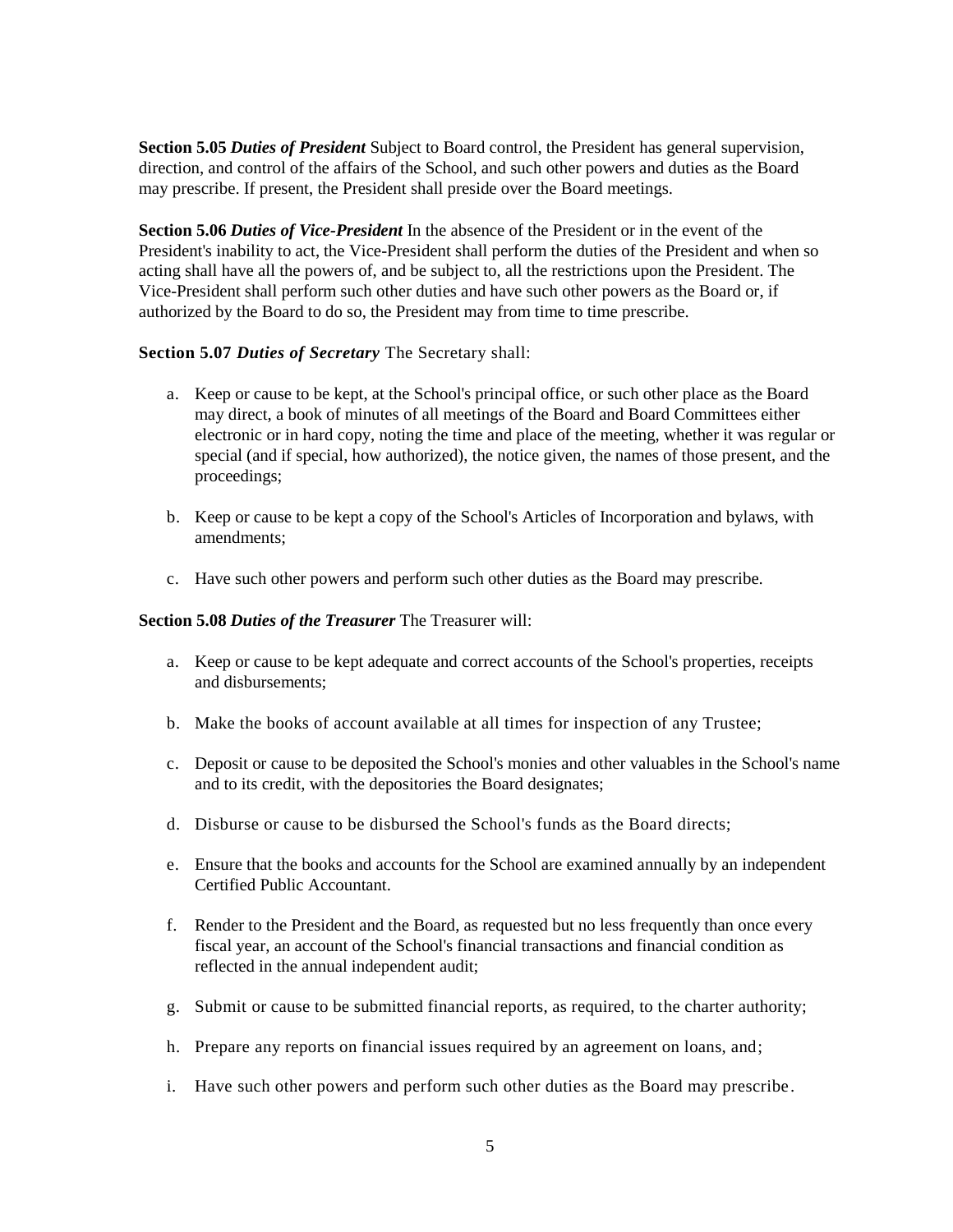### **ARTICLE VI - Committees**

**Section 6.01** *Committees of Trustees* The Board of Trustees, by resolution adopted by a majority of the Trustees in office, may designate and appoint from among its members such committees as are deemed desirable, each of which shall consist of two or more Trustees, which committees, to the extent provided in said resolution, shall have and exercise the authority of the Board of Trustees, in the management of the School, provided, however, that no such committee shall have any power prohibited by law or the power:

- a. To change the principal office of the school;
- b. To amend or authorize the amendment of these Bylaws;
- c. To elect officers required by law or these Bylaws to be elected by the Trustees, to fill vacancies in any such office or to supervise the performance of the Head of the school;
- d. To change the size of the Board of Trustees or to fill vacancies in the Board of Trustees;
- e. To remove officers or Trustees from office;
- f. To authorize a sale or other disposition of all or substantially all the property and business of the School; or

g. To authorize the liquidation or dissolution of the School. Each member of a committee shall hold office until the next annual meeting of the Board (or until such other time as the Board of Trustees may determine, either in the vote establishing the committee or at the selection of such member) and until such member's successor is elected and qualified, or until such member sooner dies, resigns, is removed, or is replaced by change of membership, or becomes disqualified by ceasing to be a Trustee, or until the committee is sooner abolished by the Board of Trustees.

#### **ARTICLE VII — Fiscal Year**

**Section 7.01** The fiscal year of the corporation is coincident with the school year. It shall begin on the first day of July and end on the last day of June in each year.

## **ARTICLE VIII — Amendments to Bylaws**

**Section 8.01** These foregoing bylaws may be altered, amended or repealed and new bylaws may be adopted by the affirmative vote of a majority of the Trustees in office, provided that a copy of the proposed amendment(s) shall have been submitted to each member of the Board at least ten (10) days prior to the meeting at which the vote is taken and such amendment has been approved by the Corporate Member. The ten-day submission requirement set forth in this Section may be waived by the unanimous written consent of the Trustees.

## **ARTICLE IX - Additional Requirements**

**Section 9.01** As a publicly supported corporation organized and operated exclusively for charitable purposes as defined in Section 501 (c)(3) of the Internal Revenue Code, the following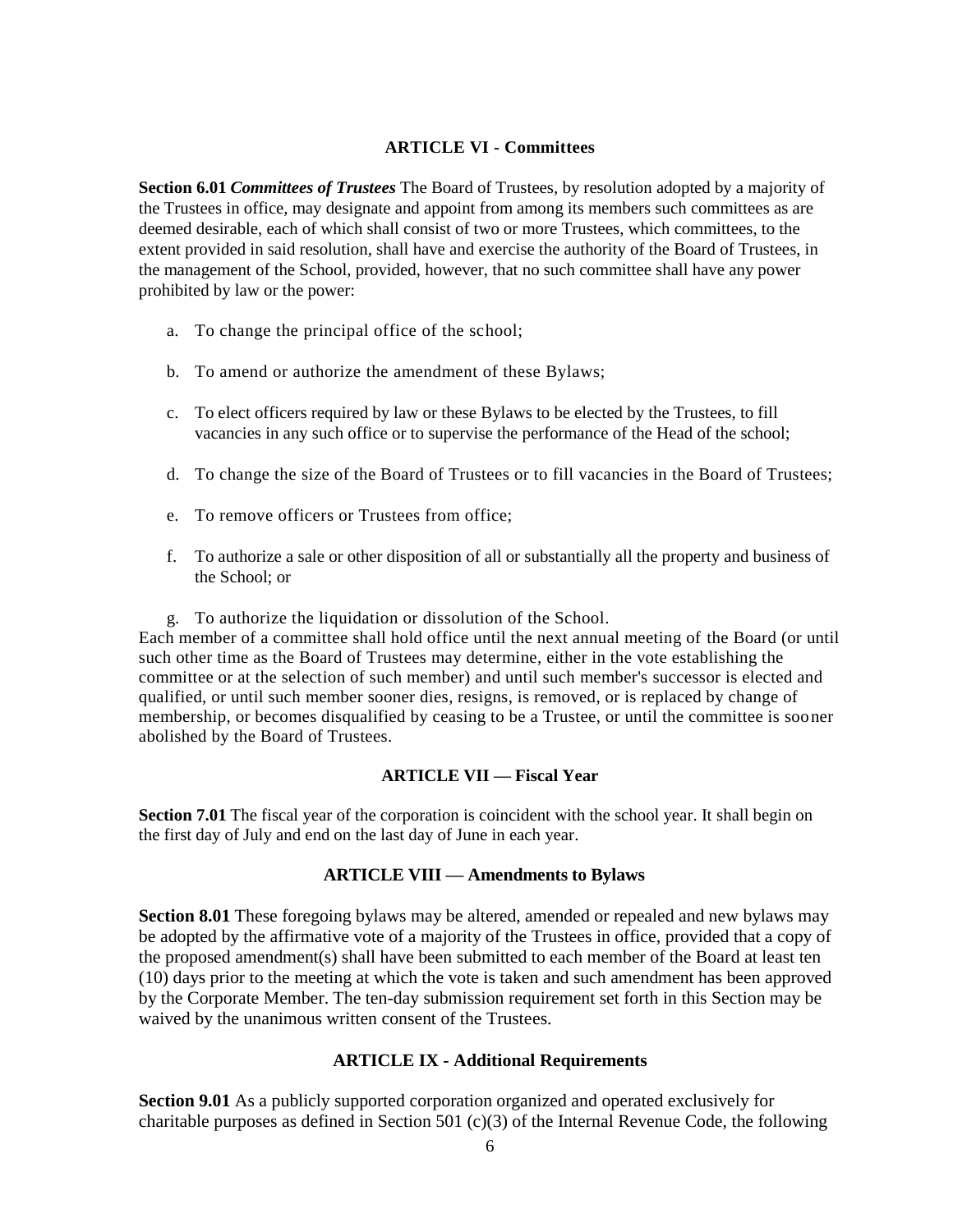restrictions and conditions are mandatory under the Internal Revenue Code and the District of Columbia School Reform Act of 1995:

- a. No part of the net earnings shall inure to the benefit of private persons, except that the School shall be authorized to pay reasonable compensation.
- b. No substantial part of its activities shall consist of attempts to influence legislation by propaganda or otherwise, and the corporation shall not participate in or intervene in any political campaign on behalf of any candidate for public office.
- c. The Corporation shall dissolve if the Charter has been revoked, has not been renewed, or has voluntarily been relinquished by the Corporation.
- d. Upon dissolution, the remaining assets of the School shall be disposed of in accordance with the Articles of Incorporation and in strict compliance with the requirements of DC Code § 38-1802.13a.

## **ARTICLE X — Indemnification**

**Section 10.01** *Authority to Indemnify* To the fullest extent permitted by law, the Corporation shall indemnify any present or former Trustee or officer, and may, by resolution of the Board of Trustees, indemnify any employee against expenses (including attorneys' fees), judgments, fines, and amounts paid in settlement actually and reasonably incurred by the individual so indemnified in connection with any threatened, pending, or completed action, suit, or proceeding, whether civil, criminal, administrative, or investigative, to which he or she may be or is a party by reason of having been such Trustee, officer, or employee.

**Section 10.02** *Expenses of Indemnity* Before the final disposition of any action, suit, or proceeding referred to in this Article, the Corporation shall pay the expenses incurred by any present or former Trustee or officer seeking indemnification in defending a civil or criminal action, suit, or proceeding, upon receipt by the Corporation of an undertaking by or on behalf of such individual to repay such amount if it shall be ultimately determined that he or she is not entitled to such indemnification. Such expenses incurred by employees and agents of the Corporation may also be paid upon such terms and conditions, as the Board deems appropriate.

**Section 10.03** *Scope of Indemnity* The indemnification provided by this Article shall not be deemed exclusive of any other rights to which such Trustee, officer or employees may be entitled under any statute, Bylaw, agreement, vote of the Board of Trustees, or otherwise.

**Section 10.04** *Liability Insurance* Except as may be otherwise provided under provisions of law, the Board of Trustees may adopt a resolution authorizing the purchase and maintenance of insurance on behalf of any agent of the corporation (including a Trustee, officer, employee or other agent of the corporation) against liabilities asserted against or incurred by the agent in such capacity of arising out of the agent's status as such, whether or not the corporation would have the power to indemnify the agent against such liability under the Articles of Incorporation, these Bylaws or provisions of law.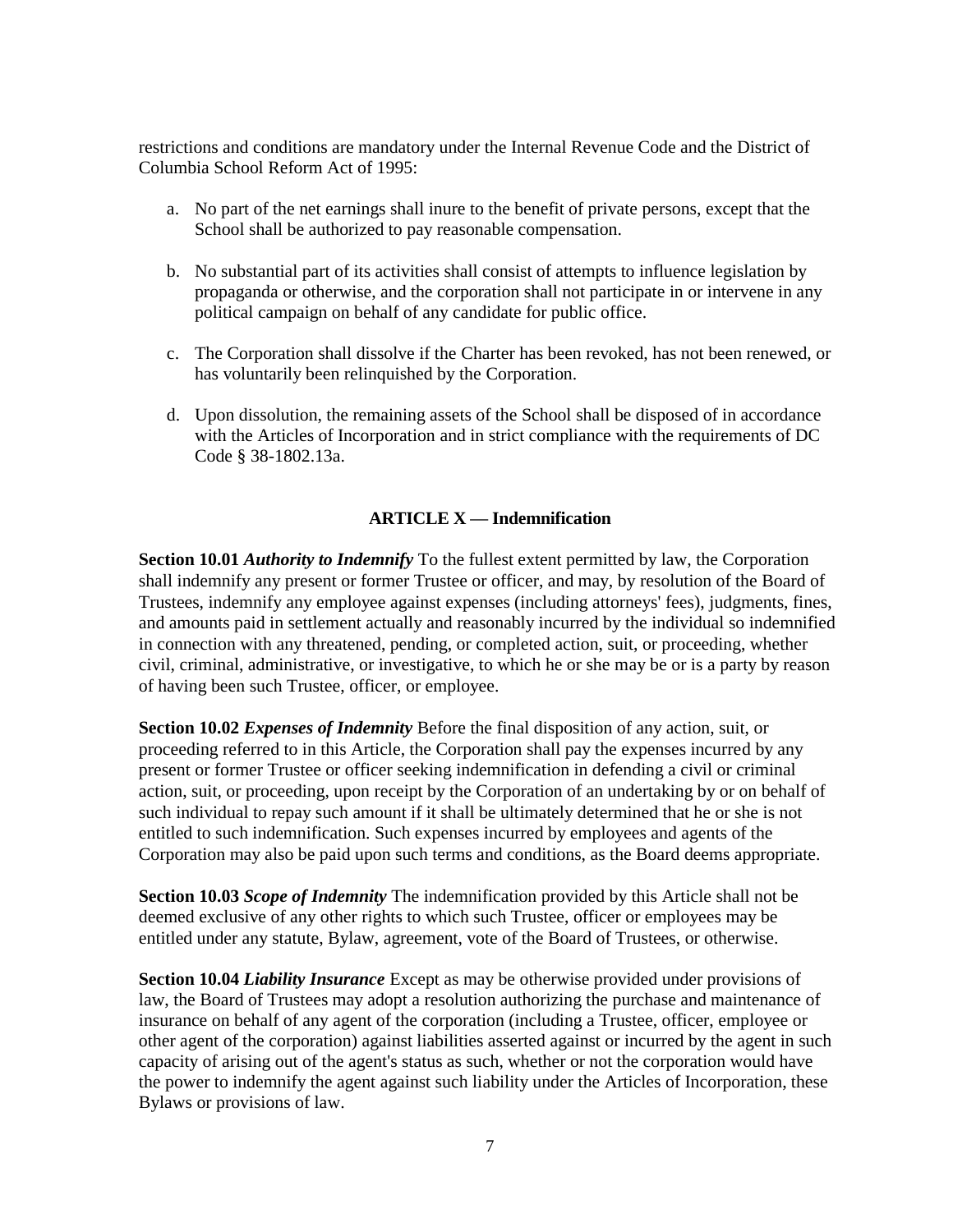### **ARTICLE XI — Other Provisions**

**Section 11.01** *Checks, Notes and Contracts* The Board of Trustees shall determine those persons authorized on the Corporation's behalf to sign checks, drafts or other orders for payment of money; to sign acceptances, notes, or other evidence of indebtedness; to enter into contracts; or to execute and deliver other documents and instruments.

**Section 11.02** *Deposits* All funds of the Corporation shall be deposited from time to time to the credit of the Corporation in such banks, trust companies, or other depositories as the Board of Trustees may select.

**Section 11.03** *Books and Records* The Corporation shall keep at its principal office in the District of Columbia: (1) correct and complete books and records of account, and (2) minutes of the proceedings of the Board of Trustees and any committee having any of the authority of the Board.

**Section 11.04** *Inspection Rights* Every Trustee shall have the absolute right at any reasonable time to inspect and copy all books, records and documents of every kind and to inspect the physical properties of the Corporation and shall have such other rights to inspect the books, records and properties of the Corporation as may be required under the Articles of Incorporation, other provisions of these Bylaws, and provisions of law.

### **Article XII — Nondiscrimination**

**Section 12.01** The School's policy is to comply faithfully with its legal obligations under Federal and District of Columbia anti-discrimination law. The School shall not discriminate as to its students or in any aspects of employment, including hiring, salary, promotion, discipline, termination and/or benefits on the basis of race, color, ethnicity, religion, national origin, gender, age, marital status, sexual orientation or disability.

### **Article XIII — Conflict of Interest**

**Section 13.01** Any Trustee, officer, key employee, or committee member having an interest in a contract, other transaction or program presented to or discussed by the Board or Committee for authorization approval or ratification shall make a prompt, full and frank disclosure of his or her interest to the Board or Committee prior to its acting on such contract or transaction. Such disclosure shall include relevant and material facts known to such person about the contract or transaction, which might reasonably be construed to be adverse to the Corporation's interest. The body to which such disclosure is made shall thereupon determine, by majority vote, whether the disclosure shows that a conflict of interest exists or can be reasonably be construed to exist. If a conflict is deemed to exist, such person shall not vote on, nor use his or her personal influence on, nor be present for deliberations on such contract or transaction, except to present factual information or to respond to questions as deemed necessary by the Board or Board Committee. A person shall be deemed to have an "interest" in a contract or other transaction if he or she is the party (or one of the parties) contracting or dealing with the Corporation, or is a director, trustee or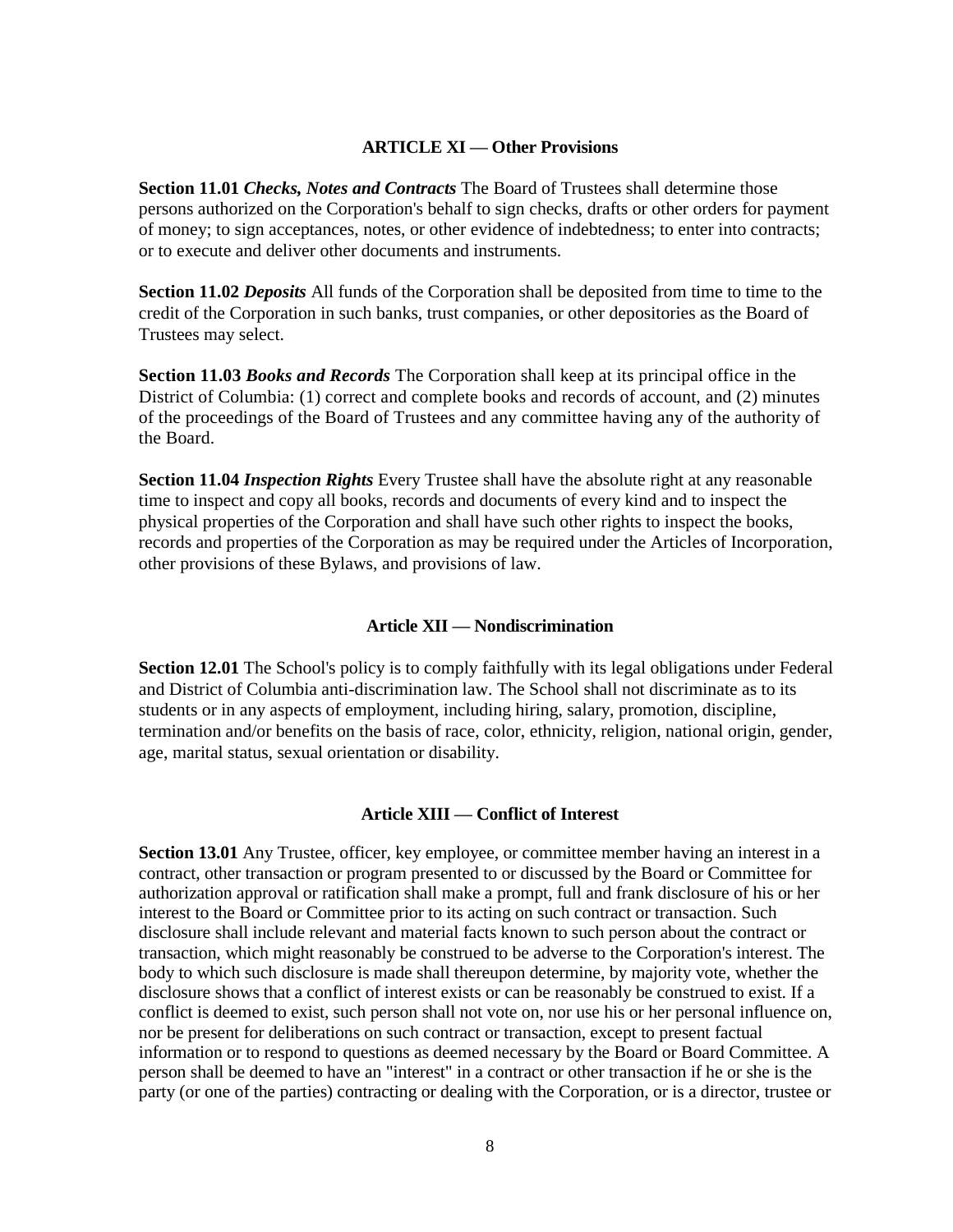officer of, or has a significant financial or influential interest in the entity contracting or dealing with the Corporation.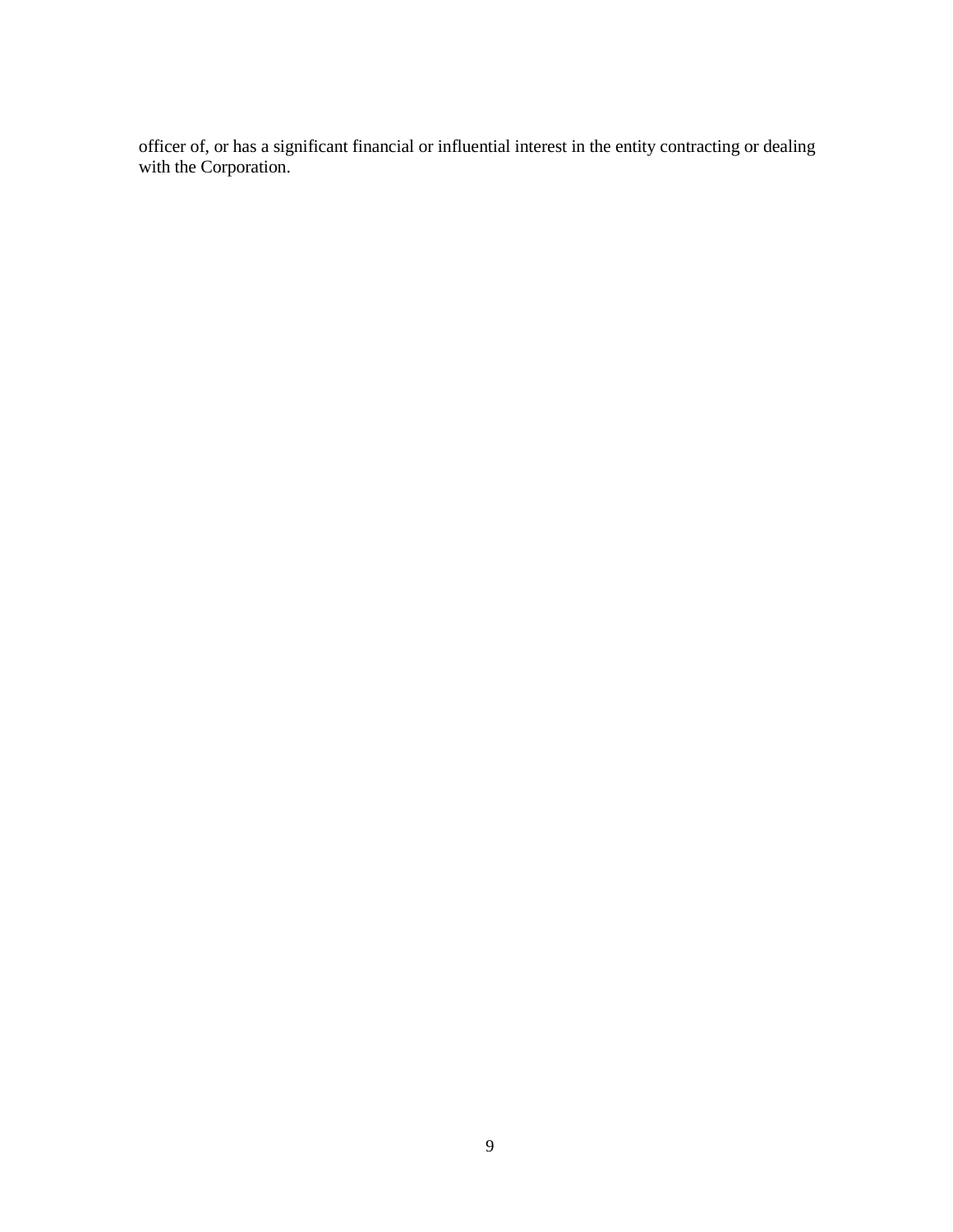# **ST. COLETTA SPECIAL EDUCATION PUBLIC CHARTER SCHOOL, INC.**

## **Resolution**

WHEREAS, Section 8.01 of the bylaws of the Corporation provides that:

These foregoing bylaws may be altered, amended or repealed and new bylaws may be adopted by the affirmative vote of a majority of the Trustees in office, provided that a copy of the proposed amendment(s) shall have been submitted to each member of the Board at least ten (10) days prior to the meeting at which the vote is taken and such amendment has been approved by the sole corporate member, St. Coletta of Greater Washington, Inc. The ten-day submission requirement set forth in this Section may be waived by the unanimous written consent of the Trustees.

WHEREAS, the Board of Trustees has reviewed the Amended and Restated Bylaws attached hereto as Exhibit A (the "Amended and Restated Bylaws");

WHEREAS, the sole member of the Corporation is St. Coletta of Greater Washington, Inc. (the "Corporate Member");

NOW, THEREFORE, BE IT

RESOLVED, that the Amended and Restated Bylaws are hereby approved and is hereby submitted to the Corporate Member for the requisite approval of such Corporate Member; and; and

RESOLVED, that in the event the Corporate Member approves the amendment, the officers of the Corporation are and each of them hereby is authorized and directed, for and on behalf of the Corporation, to execute and deliver all such documents, instruments and certificates, and to take such other and further action as may be necessary, appropriate or in their opinion desirable to carry out the purposes of this resolution.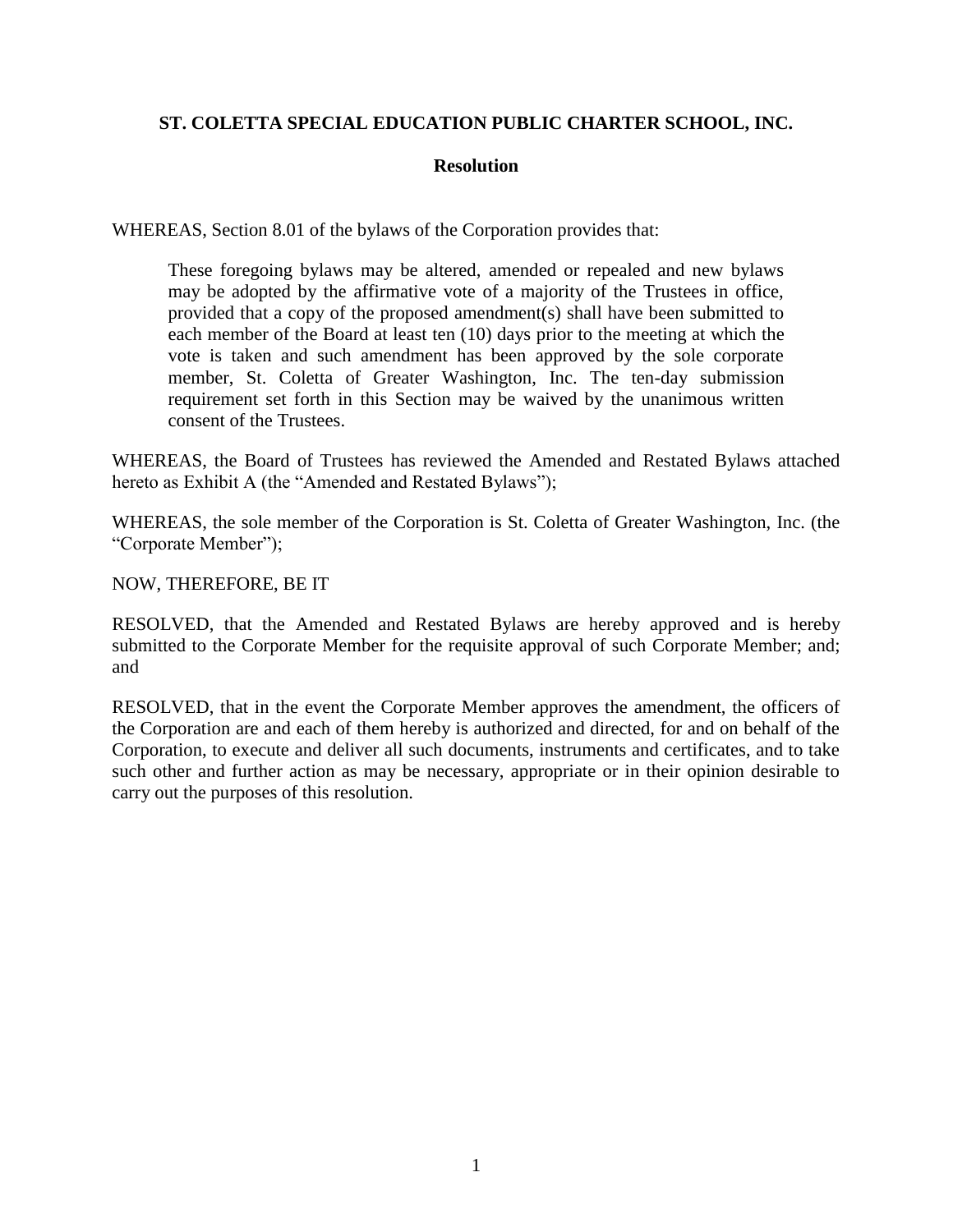## **St Coletta Special Education Public Charter School Board Minutes for May 18, 2021 (Virtual) Meeting**

To be approved at the September 21, 2021 Board Meeting

**Present:** Peggy O'Brien, Francis Campbell, Chip Henstenburg, Josh Lewis, Frances Slaughter, Carla Ware-Easterling. Also present: Kaiheem Mason, Christie Mandeville and Michael Olivarri. Called to order at 6:30pm.

**Minutes:** Minutes from the February 16, 2021 Board meeting were reviewed and a motion was made and carried to approve the minutes with one minor correction (revised copy attached).

**Bylaws Revisions and Vote:** In May, Dr O'Brien notified the Board of minor modifications to the bylaws required by the DC PCSB as part of our charter renewal. A draft of the changes was distributed to Board members and an optional virtual meeting was arranged with Chelsea Rubin, our attorney, and any Board members that may have questions. We voted unanimously by email to waive the 10-day notice period for the changes. At the May 18 meeting, the Board reviewed the changes, a resolution was discussed, and the Board voted unanimously to approve. The revised bylaws will be submitted to the DC PCSB this week after they are also voted on by the St Coletta of Greater Washington Board. The revised bylaws and the accompanying Board resolution are attached.

**Finance Report and Budget Vote:** Mr Olivarri gave the financial report. Revenues and expenses are currently on track and expected to be within budget at year end. Our quarterly financial statements have been submitted to DC PCSB. There are no current problems or surprises. We have received all UPSFF funds for FY 21 and expect to receive two ESY installment payments in June and September. We reviewed the Combined School Statement of Activities for the period ending March 31. The application for PPP loan forgiveness has been completed and will be submitted as soon as additional information required by the SBA is completed.

Mr Olivarri presented the proposed charter school budget for the FY ending June 30, 2022. He explained some of the budgeting challenges given the current environment as well as presented the key underlying assumptions used. There will be a 3.6% increase in UPSFF funding, and we assumed full enrollment of 250 charter students and 24 non-public students. Staff is monitoring all revenues and expenses diligently to be able to adapt quickly to any financial changes. After discussion by the Board a motion was made and carried to approve the budget.

**Program Update:** The school is operating on a hybrid schedule, combining virtual and inperson with an option for 100% virtual. Some families are still uncomfortable with in-person learning. DC has notified schools that by fall, all schools should be open full time for all students with virtual instruction limited to medial exceptions and quarantines. Staff is working toward that goal, with periodic outreach to families to move more students in person. We have had some covid cases but no evidence of spread and there have been no positive covid cases in the past three weeks. We had 26 open spaces for enrollment and 27 applicants. Some applicants